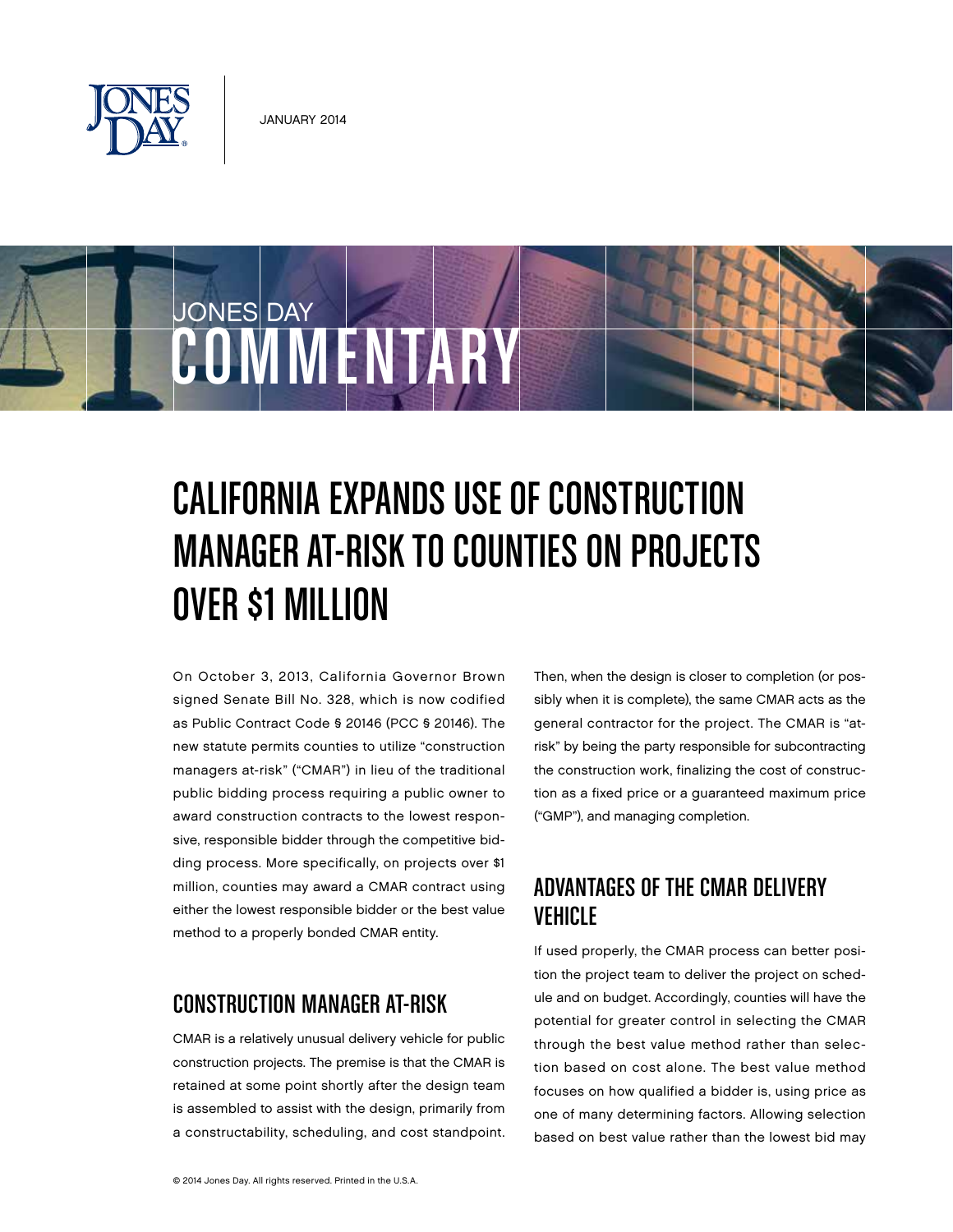encourage a smoother process with fewer requests for information and change orders.

CMARs become involved at the beginning of a project and provide the county and its design professionals preconstruction services such as constructability review, cost estimating, value engineering, and scheduling support. This allows the CMAR to have a better knowledge of the project before construction begins than would a general contractor in the design-bid-build process who does not become involved until after the construction plans have been finalized. Further, instead of encouraging adversarial roles inherent in the design-bid-build process, the designer and the CMAR should work cooperatively and as a team to complete design and construction.

When managed effectively, the CMAR approach allows counties to minimize construction costs based on the CMAR's input on the cost during the design phase and input on the effectiveness of the means, methods, and techniques to be employed during the construction phase. Counties will also be able to save time through fast tracking and a reduced schedule because the CMAR is able to begin construction activities before all aspects of the design are completed, unlike the design-bid-build process, where construction activities do not typically begin until after the design is complete.

### Disadvantages of the CMAR Delivery Vehicle

However, counties using the CMAR delivery method need to have sufficient expertise and control to manage both the CMAR and the design team to make sure that a true fixed price or GMP is established so that the project does not come in dramatically over budget. Further potential downsides of the CMAR delivery vehicle are that cooperation and teamwork can only be achieved with the right personality mix. The design professional and CMAR may develop an adversarial relationship over construction quality, design completeness, and schedule impacts once the CMAR's role

converts from its preconstruction advisory role to the contractual role of general contractor. Additionally, once the CMAR's role switches, it is less likely to provide the county with professional advisory management assistance during the construction phase because the CMAR is now the party "at-risk" with regards to holding the trade contracts, managing schedule, and making sure that the project does not exceed the fixed price or GMP.

# The Legal Requirements of Public Contract Code Section 20146

PCC § 20146 will allow counties, with the approval of the board of supervisors, to use a CMAR construction contract for "the erection, construction, alteration, repair, or improvement of any building owned or leased by the county." Counties may award a CMAR contract on projects in the county over \$1 million in cost, using either the lowest responsible bidder or the best value method, to a properly bonded CMAR entity. "Best value" is defined as "a value determined by objective criteria related to the experience of the entity and project personnel, project plan, financial strength of the entity, safety record of the entity, and price."

The CMAR must be a licensed contractor in California, and the CMAR contract must guarantee the cost of a project and furnish "construction management services, including, but not limited to, preparation and coordination of bid packages, scheduling, cost control, value engineering, evaluation, preconstruction service, and construction administration." The CMAR must then award subcontracts "in accordance with the process set forth by the county."

The CMAR must provide (i) public notice of the availability of the work to be subcontracted according to the county's publication requirements for public bidding and (ii) a date and time on which the subcontracted work will be awarded. The county using the CMAR process must make a copy of the contract available for public inspection on its website and notify appropriate policy committees of the Legislature with instructions on how to access the CMAR contract.